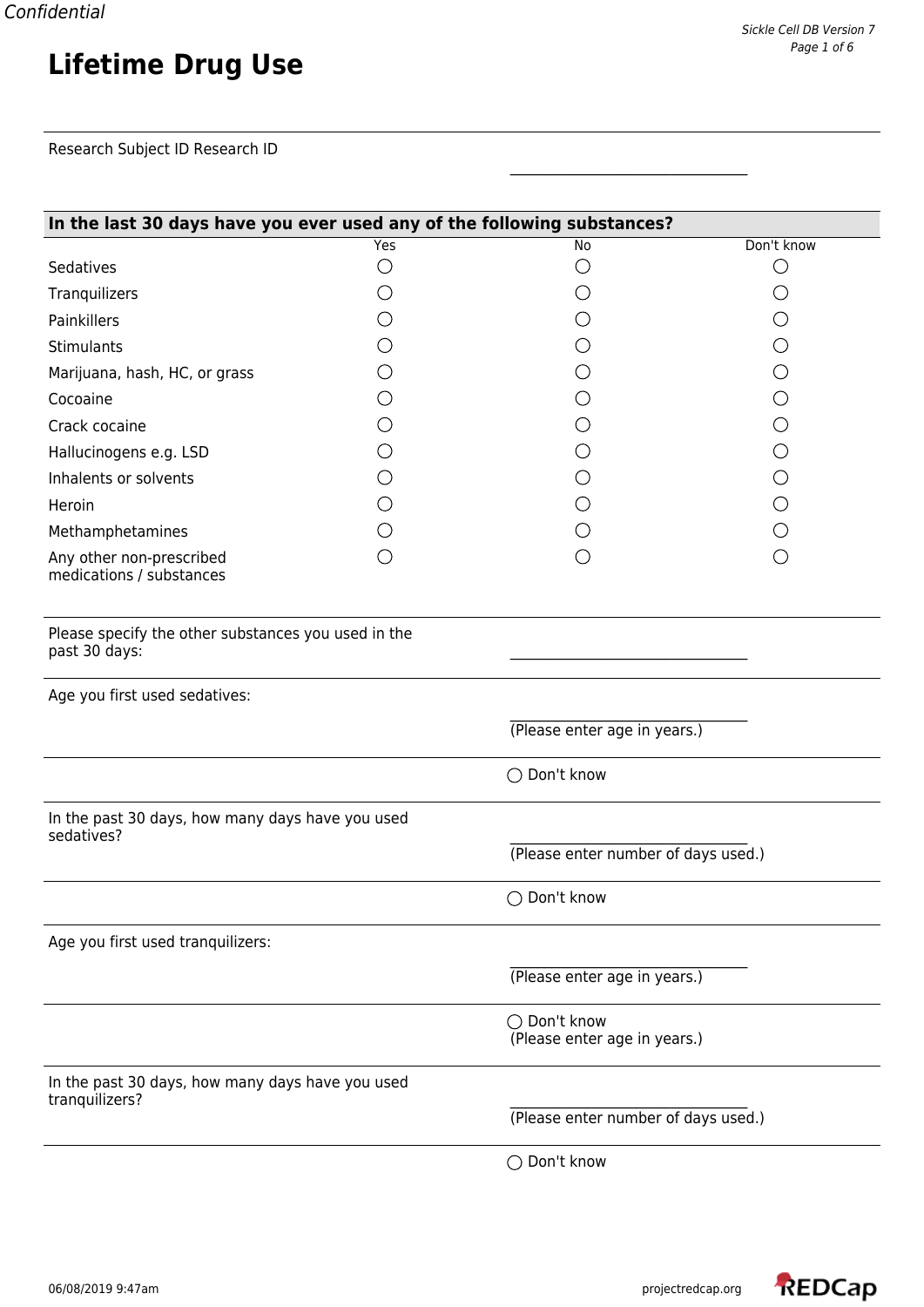| Age you first used painkillers:                                  |                                              |
|------------------------------------------------------------------|----------------------------------------------|
|                                                                  | (Please enter age in years.)                 |
|                                                                  | ◯ Don't know<br>(Please enter age in years.) |
| In the past 30 days, how many days have you used<br>painkillers? | (Please enter number of days used.)          |
|                                                                  | ◯ Don't know                                 |
| Age you first used stimulants:                                   |                                              |
|                                                                  | (Please enter age in years.)                 |
|                                                                  | ◯ Don't know<br>(Please enter age in years.) |
| In the past 30 days, how many days have you used<br>stimulants?  |                                              |
|                                                                  | (Please enter number of days used.)          |
|                                                                  | ◯ Don't know                                 |
| Age you first used marijuana:                                    |                                              |
|                                                                  | (Please enter age in years.)                 |
|                                                                  | ◯ Don't know<br>(Please enter age in years.) |
| In the past 30 days, how many days have you used<br>marijuana?   |                                              |
|                                                                  | (Please enter number of days used.)          |
|                                                                  | ◯ Don't know                                 |
| Age you first used cocaine:                                      |                                              |
|                                                                  | (Please enter age in years.)                 |
|                                                                  | ◯ Don't know<br>(Please enter age in years.) |
| In the past 30 days, how many days have you used<br>cocaine?     |                                              |
|                                                                  | (Please enter number of days used.)          |
|                                                                  | ◯ Don't know                                 |
| Age you first used crack cocaine:                                |                                              |

(Please enter age in years.)

 $\mathcal{L}_\text{max}$ 

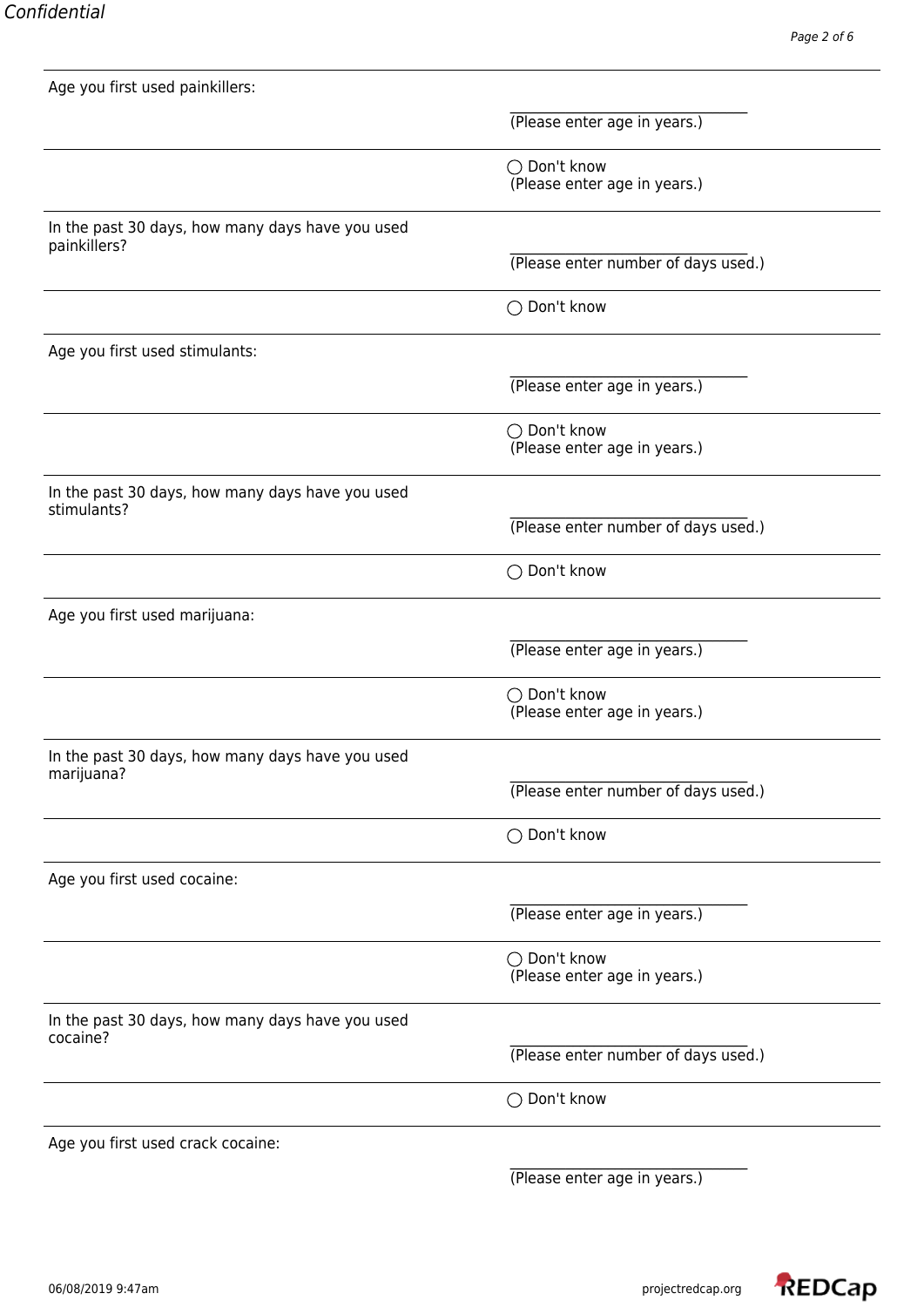|                                                                    | ◯ Don't know<br>(Please enter age in years.) |
|--------------------------------------------------------------------|----------------------------------------------|
|                                                                    |                                              |
| In the past 30 days, how many days have you used                   |                                              |
| crack cocaine?                                                     | (Please enter number of days used.)          |
|                                                                    | ◯ Don't know                                 |
| Age you first used hallucinogens:                                  |                                              |
|                                                                    | (Please enter age in years.)                 |
|                                                                    | ◯ Don't know<br>(Please enter age in years.) |
| In the past 30 days, how many days have you used<br>hallucinogens? |                                              |
|                                                                    | (Please enter number of days used.)          |
|                                                                    | ◯ Don't know                                 |
| Age you first used inhalents or solvents:                          |                                              |
|                                                                    | (Please enter age in years.)                 |
|                                                                    | ◯ Don't know<br>(Please enter age in years.) |
| In the past 30 days, how many days have you used                   |                                              |
| inhalents or solvents?                                             | (Please enter number of days used.)          |
|                                                                    | ◯ Don't know                                 |
| Age you first used heroin:                                         |                                              |
|                                                                    | (Please enter age in years.)                 |
|                                                                    | ◯ Don't know<br>(Please enter age in years.) |
| In the past 30 days, how many days have you used<br>heroin?        |                                              |
|                                                                    | (Please enter number of days used.)          |
|                                                                    | ◯ Don't know                                 |
| Age you first used methamphetamines:                               |                                              |
|                                                                    | (Please enter age in years.)                 |
|                                                                    | ◯ Don't know<br>(Please enter age in years.) |

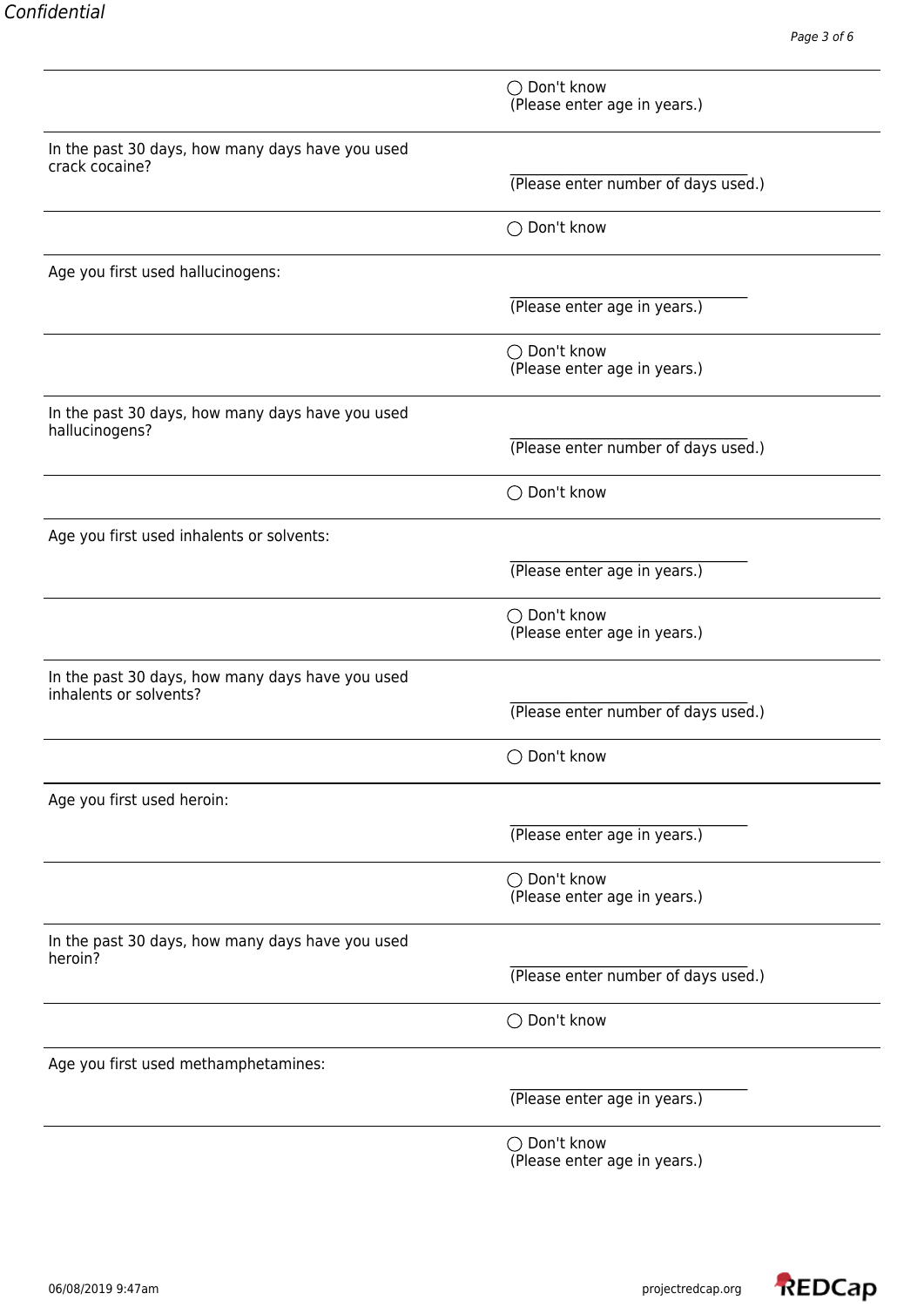| In the past 30 days, how many days have you used                                                                                                                                                                                                                                                                                                                                                                                                                                                                                                                                                                                                                                                                                                                                                                 |                                                                                                                          |
|------------------------------------------------------------------------------------------------------------------------------------------------------------------------------------------------------------------------------------------------------------------------------------------------------------------------------------------------------------------------------------------------------------------------------------------------------------------------------------------------------------------------------------------------------------------------------------------------------------------------------------------------------------------------------------------------------------------------------------------------------------------------------------------------------------------|--------------------------------------------------------------------------------------------------------------------------|
| methamphetamines?                                                                                                                                                                                                                                                                                                                                                                                                                                                                                                                                                                                                                                                                                                                                                                                                | (Please enter number of days used.)                                                                                      |
|                                                                                                                                                                                                                                                                                                                                                                                                                                                                                                                                                                                                                                                                                                                                                                                                                  | ◯ Don't know                                                                                                             |
| Age you first used other non-prescribed medications<br>or substances:                                                                                                                                                                                                                                                                                                                                                                                                                                                                                                                                                                                                                                                                                                                                            |                                                                                                                          |
|                                                                                                                                                                                                                                                                                                                                                                                                                                                                                                                                                                                                                                                                                                                                                                                                                  | (Please enter age in years.)                                                                                             |
|                                                                                                                                                                                                                                                                                                                                                                                                                                                                                                                                                                                                                                                                                                                                                                                                                  | $\bigcirc$ Don't know<br>(Please enter age in years.)                                                                    |
| In the past 30 days, how many days have you used<br>other non-prescribed medications?                                                                                                                                                                                                                                                                                                                                                                                                                                                                                                                                                                                                                                                                                                                            |                                                                                                                          |
|                                                                                                                                                                                                                                                                                                                                                                                                                                                                                                                                                                                                                                                                                                                                                                                                                  | (Please enter number of days used.)                                                                                      |
|                                                                                                                                                                                                                                                                                                                                                                                                                                                                                                                                                                                                                                                                                                                                                                                                                  | $\bigcirc$ Don't know                                                                                                    |
| Substance abuse and dependence past year (Drugs)                                                                                                                                                                                                                                                                                                                                                                                                                                                                                                                                                                                                                                                                                                                                                                 |                                                                                                                          |
| <b>TYPES OF MEDICINES/DRUGS</b><br>1. Sedatives, for example, sleeping pills, barbiturates, Seconal, quaaludes, or chloral hydrate<br>2. Tranquilizers or anti-anxiety drugs, for example, Valium, Librium, muscle relaxants, or Xanax<br>3. Painkillers, for example, codeine, Darvon, Percodan, Dilaudid, or Demerol<br>4. Stimulants, for example, Preludin, Benzedrine, Methadrine, uppers, or speed<br>5. Marijuana, hash, THC, or grass<br>6. Cocaine or crack<br>7. Hallucinogens, for example, Ecstasy, LSD, mescaline, psilocybin, PCP, angel dust, or peyote<br>8. Inhalants or solvents, for example, amyl nitrate, nitrous oxide, glue, toluene, or gasoline<br>9. Heroin<br>10.Any OTHER medicines, drugs, or substances, for example, heroin, methadone, Elavil, steroids, Thorazine, or<br>Haldol |                                                                                                                          |
| 1. Sedatives                                                                                                                                                                                                                                                                                                                                                                                                                                                                                                                                                                                                                                                                                                                                                                                                     | $\bigcirc$ Yes<br>$\bigcirc$ No<br>(PX0510402)                                                                           |
| 1a. Did you use (Sedatives) in the last 12 months<br>only, before the last 12 months only, or during both<br>time periods?                                                                                                                                                                                                                                                                                                                                                                                                                                                                                                                                                                                                                                                                                       | $\bigcirc$ Last 12 months only<br>$\bigcirc$ Prior to last 12 months only<br>$\bigcirc$ Both time periods<br>(PX0510402) |
| 2. Tranquilizers                                                                                                                                                                                                                                                                                                                                                                                                                                                                                                                                                                                                                                                                                                                                                                                                 | $\bigcirc$ Yes<br>$\bigcirc$ No<br>(PX0510402)                                                                           |
| Did you use (Tranquilizers) in the last 12 months<br>only, before the last 12 months only, or during both<br>time periods?                                                                                                                                                                                                                                                                                                                                                                                                                                                                                                                                                                                                                                                                                       | $\bigcirc$ Last 12 months only<br>$\bigcirc$ Prior to last 12 months only<br>$\bigcirc$ Both time periods<br>(PX0510402) |
| 3. Painkillers                                                                                                                                                                                                                                                                                                                                                                                                                                                                                                                                                                                                                                                                                                                                                                                                   | $\bigcirc$ Yes<br>$\bigcirc$ No<br>(PX0510402)                                                                           |

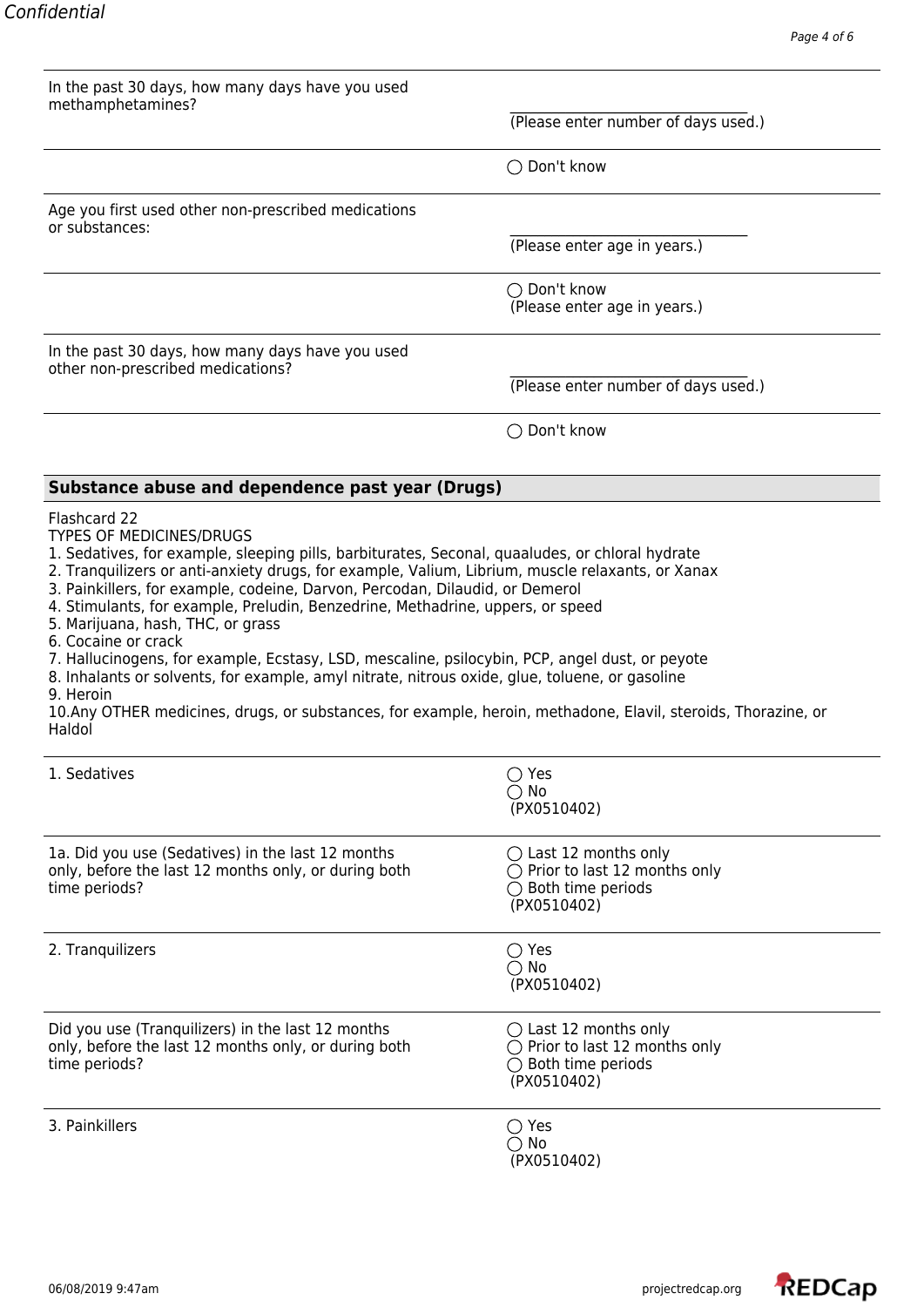| Did you use (Painkillers) in the last 12 months only,<br>before the last 12 months only, or during both time<br>periods?        | $\bigcirc$ Last 12 months only<br>$\bigcirc$ Prior to last 12 months only<br>$\bigcirc$ Both time periods<br>(PX0510402) |
|---------------------------------------------------------------------------------------------------------------------------------|--------------------------------------------------------------------------------------------------------------------------|
| 4. Stimulants                                                                                                                   | $\bigcirc$ Yes<br>$\bigcirc$ No<br>(PX0510402)                                                                           |
| Did you use (Stimulants) in the last 12 months only,<br>before the last 12 months only, or during both time<br>periods?         | $\bigcirc$ Last 12 months only<br>$\bigcirc$ Prior to last 12 months only<br>$\bigcirc$ Both time periods<br>(PX0510402) |
| 5. Marijuana                                                                                                                    | $\bigcirc$ Yes<br>$\bigcirc$ No<br>(PX0510402)                                                                           |
| Did you use (Marijuana) in the last 12 months only,<br>before the last 12 months only, or during both time<br>periods?          | $\bigcirc$ Last 12 months only<br>$\bigcirc$ Prior to last 12 months only<br>$\bigcirc$ Both time periods<br>(PX0510402) |
| 6. Cocaine or Crack                                                                                                             | $\bigcirc$ Yes<br>$\bigcirc$ No<br>(PX0510402)                                                                           |
| Did you use (Cocaine or Crack) in the last 12 months<br>only, before the last 12 months only, or during both<br>time periods?   | $\bigcirc$ Last 12 months only<br>$\bigcirc$ Prior to last 12 months only<br>$\bigcirc$ Both time periods<br>(PX0510402) |
| 7. Hallucinogens                                                                                                                | $\bigcirc$ Yes<br>$\bigcirc$ No<br>(PX0510402)                                                                           |
| Did you use (Hallucinogens) in the last 12 months<br>only, before the last 12 months only, or during both<br>time periods?      | $\bigcirc$ Last 12 months only<br>$\bigcirc$ Prior to last 12 months only<br>$\bigcirc$ Both time periods<br>(PX0510402) |
| 8. Inhalants/Solvents                                                                                                           | $\bigcirc$ Yes<br>$\bigcirc$ No<br>(PX0510402)                                                                           |
| Did you use (Inhalants/Solvents) in the last 12<br>months only, before the last 12 months only, or<br>during both time periods? | $\bigcirc$ Last 12 months only<br>$\bigcirc$ Prior to last 12 months only<br>$\bigcirc$ Both time periods<br>(PX0510402) |
| 9. Heroin                                                                                                                       | $\bigcirc$ Yes<br>$\bigcirc$ No<br>(PX0510402)                                                                           |
| Did you use (Heroin) in the last 12 months only,<br>before the last 12 months only, or during both time<br>periods?             | $\bigcirc$ Last 12 months only<br>$\bigcirc$ Prior to last 12 months only<br>$\bigcirc$ Both time periods<br>(PX0510402) |